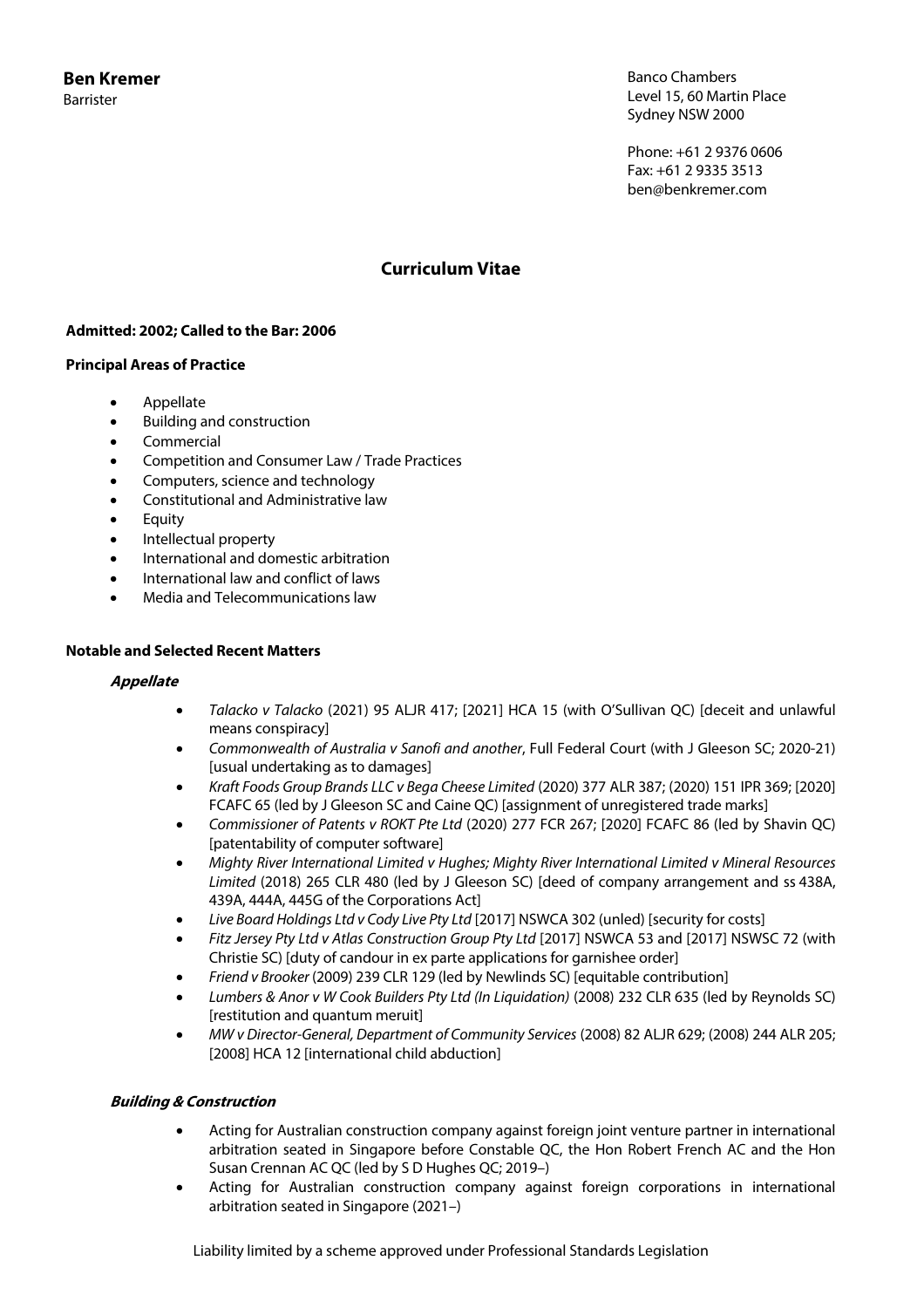- *CPB Contractors Pty Ltd v DEAL S.R.L.* [2021] NSWSC 820
- Acting for foreign manufacturer of high voltage electrical equipment in international arbitration seated in Sydney before the Hon Robert McDougall QC (unled; 2018–2021)
- *G&S Engineering Services Pty Ltd v MACH Energy Australia Pty Ltd (No 3)* [2020] NSWSC 1721 (with Christie SC)
- *J Hutchinson Pty Ltd v Glavcom Pty Ltd* [2016] NSWSC 126 (led by Christie SC) [fraud; voidability of adjudications; voidness of contractual provisions for non-compliance with sec 34]
- *Nu-Line Construction Group Pty Ltd v Fowler* [2014] NSWCA 51 (led by Hale SC) [restitution]
- Acting for a State-owned corporation in relation to defective performance under a construction contract for construction of a pipeline (2013-2014; unled) [settled]
- Acted for a multinational corporation in relation to defective performance under a construction contract for construction of a road (2013; unled) [settled]
- Acted for an instrumentality of the State of New South Wales in relation to apprehended litigation under a major construction contract (2012; led by Christie SC)
- Acted for a multinational corporation in relation to defective performance by a sub-contractor for design of a sewage treatment plant (2012; led by Christie SC)
- Acted for a major contractor in relation to a significant dispute relating to a shopping centre [settled]
- *John Holland Pty Limited v Roads & Traffic Authority of New South Wales* (2007) 23 BCL 205; [2007] NSWCA 19 (led by Christie) [good faith and natural justice in adjudications]

#### **Commercial Law**

- Acting for Qantas group companies, including Qantas Airways and JetStar, in litigation with Perth Airport (unled; and led by Sheahan QC; 2019–) [restitution]
- Acting for Mineral Resources Limited for claims brought by it for breach of contract and breach of fiduciary duty (unled; 2020–)
- Acted for Spectrum Metals in litigation brought by Venus Metals Corporation (led by Penglis SC) [alleged breach of confidence and fiduciary duties]
- *Mighty River International v Hughes and Bredenkamp as deed administrators of Mesa Minerals Ltd (Subject to Deed of Company Arrangement) [No 2]* [2018] WASC 368 (led by Penglis SC) [challenge to deed of company arrangement]
- Acted for the McTaggart claimants in the GetSwift class selection litigation, including *Perera v GetSwift Limited* [2018] FCA 732 (unled, and led by Brereton SC)
- *Live Board Holdings Ltd v Cody Live Pty Ltd* [2017] NSWCA 302 (unled)
- *Addenbrooke Pty Limited v Duncan (No 3)* [2017] FCAFC 166 (led by Newlinds SC)
- *Mighty River International Ltd v Hughes & Bredenkamp* [2017] WASC 69, and appeals to the Court of Appeal of Western Australia and the High Court (led by Gleeson SC) [validity of deed of company arrangement]
- *Cape Lambert Resources Ltd, in the matter of Kupang Resources Ltd (Subject to Deed of Company Arrangement)* [2017] FCA 1342 (unled) [security for costs in liquidator's examination]
- Advised corporation in relation to claim against member (2017; unled) [settled]
- Advised plaintiff in misleading and deceptive conduct claim against real estate vendor (2017)
- Acted for former investors in failed tax-effective schemes (2013–2017; led by Newlinds SC) [settled]
- Acted for social media company in a preliminary discovery application (unled; 2016) [settled]
- Acted for McDonalds Australia Limited and Toll Transport Pty Ltd in dispute regarding Bankstown Airport (unled; 2016) [settled]
- Advised startup company in respect of claim against funder (unled; 2015)
- *Cody v Live Board Holdings Ltd* [2015] NSWSC 1790 and *Cody v Live Board Holdings Pty Ltd (No 2)* [2017] NSWSC 308 (unled) [security for costs]
- Advised company in respect of corporate restructure and international expansion (unled; 2014)
- *Cody v Live Board Holdings Limited* [2014] NSWSC 78 (led by Newlinds SC) [validity of share issue in public company]
- *Onesteel Manufacturing Pty Ltd v BlueScope Steel (AIS) Pty Ltd* (2013) 85 NSWLR 1 (led by Dick SC) [sale of goods under iron ore supply contract]
- Acted for a company against its former officers for breach of fiduciary duty claims involving amounts in excess of \$25m (2013; led by F Gleeson SC and Newlinds SC) [settled]
- Acted for a major resources corporation in relation to a contractual claim for sale of goods in excess of \$90m (2012; led by J Gleeson SC and Bell SC) [settled]
- Advised resources company in respect of tenements (2012; led by Walker SC)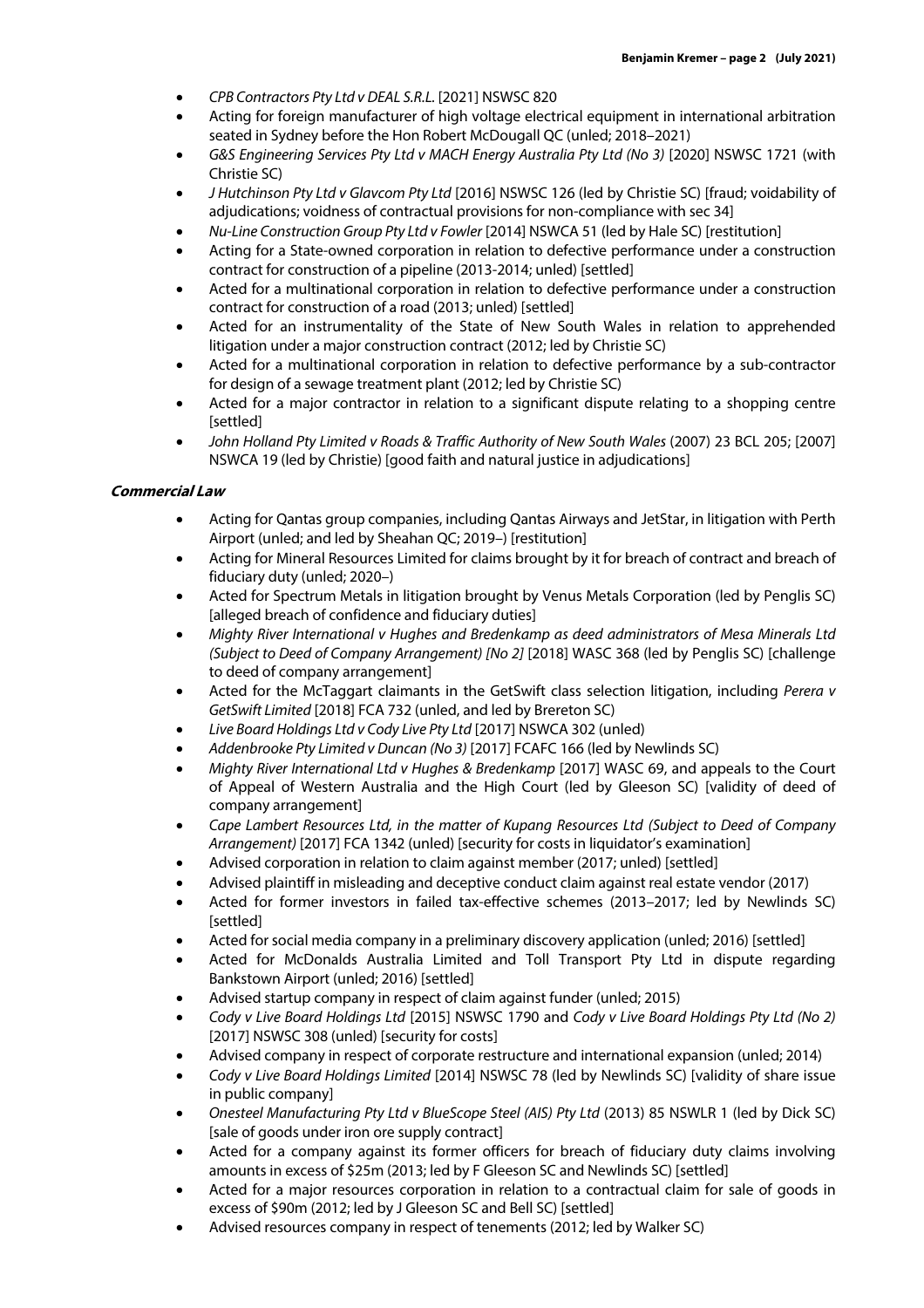### **Competition and Consumer Law / Trade Practices**

- Acted for Revlon Australia in relation to claims brought by Unilever Australia regarding consumer deodorant products and their chemical properties (led by Hall SC) [2014-2015; settled], including multiple interlocutory decisions
- *Australian Competition and Consumer Commission v Dateline Imports Pty Ltd* [2015] FCAFC 114 (led by Hutley SC)
- *Australian Competition and Consumer Commission v Dateline Imports Pty Ltd* [2014] FCA 791 (unled) [claims under sec 52 and 53 of the *Trade Practices Act* brought by the ACCC seeking pecuniary penalties regarding the advertising and chemical composition of a cosmetic product]
- *Application by APA GasNet Australia (Operations) Pty Ltd (No 2)* [2013] ACompT 8 (led by Moore SC)

### **Constitutional and Administrative Law**

- Acting for the National Disability Insurance Agency in numerous applications for review in the AAT (unled), including:
	- $\circ$  matters 2020/5978, 2020/6004 and 2020/5985 [supported independent living];
	- o *Loadsman and National Disability Insurance Agency* [2021] AATA 1990 [home modificiations]
	- o *QXDY and National Disability Insurance Agency* [2020] AATA 4180 [reasonable and necessary supports]
- *Buurabalayji Thalanyji Aboriginal Corporation v Onslow Salt Pty Ltd (No 2)* [2018] FCA 978 and *(No 4)* [2019] FCA 1275 [interference with native title rights]
- Acted for Innovation and Science Australia regarding applications under the *Industry Research and Development Act* 1986 (Cth)
- Acting for the Department of Health against a company challenging a decision by the Therapeutic Goods Administration not to list a drug on the ARTG (unled; 2016–)
- *McCloy v The Honourable Megan Latham & Ors* [2015] NSWSC 1782 (led by Williams SC) [apprehended bias]
- *Qarase v Bainimarama* HBC 60 of 2007; HBC 398 of 2007 [High Court of Fiji] (led by Reynolds SC) [constitutional law; reserve powers and executive power; justiciability of dismissal of elected government and appointment of interim government]

#### **Equity**

- *Commonwealth v Sanofi-Aventis* (2020) 151 IPR 237; [2020] FCA 543 (led by Brereton SC for the Commonwealth) [usual undertaking as to damages]
- *Sigma Pharmaceuticals (Australia) Pty Ltd v Wyeth* (2018) 136 IPR 8; [2018] FCA 1556 (led by Brereton SC for the Commonwealth) [usual undertaking as to damages]
- *Nexdius Pty Ltd v Exposure Scientific LLC* [2017] NSWSC 1608 (unled) [ex parte interlocutory injunction]
- Advising beneficiaries in relation to claims under testamentary trusts (unled; 2016–2017)
- *Grimaldi v Chameleon Mining NL [No 2]* (2012) 200 FCR 296 (led by Hutley SC) [directors' duties at common law and under statute; Full Federal Court]
- *Friend v Brooker* (2009) 239 CLR 129 (led by Newlinds SC) [equitable contribution]

# **Intellectual Property; Computers, Science and Technology**

- *ViiV Healthcare Company and Shionogi & Co Ltd v Gilead Sciences Pty Limited* (2020) 152 IPR 31; [2020] FCA 594 and (2020) 155 IPR 490; [2020] FCA 1455 (led by Shavin QC; 2019–) [small molecule pharmaceutical patent infringement and validity]
- *Rokt Pte Ltd v Commissioner of Patents* [2018] FCA 1988 (led by Shavin QC)
- Acted for The a2 Milk company in litigation against Lion Nathan (2017–2018; led by Moore SC) [settled]
- *Rokt Pte Ltd* [2017] APO 34 and *Rokt Pte Ltd* [2016] APO 66 (unled) [application challenging refusal to grant software patent]
- Acted for United States software corporation in relation to tortious and potentially unlawful accesses to its servers for the purposes of unfair competition (2014; unled) [settled]
- Acted for Optiver in relation to breach of confidence and infringement of copyright in computer source code against Tibra (2014; led by Hutley SC and Lancaster SC) [settled]
- Acted for a company against former senior employee in relation to breach of confidence and infringement of copyright in engineering drawings (2012; unled) [settled]
- *CA Inc v ISI Pty Ltd* (2012) 201 FCR 23 (led by Ireland QC) [breach of confidence and infringement of copyright claims in computer source code]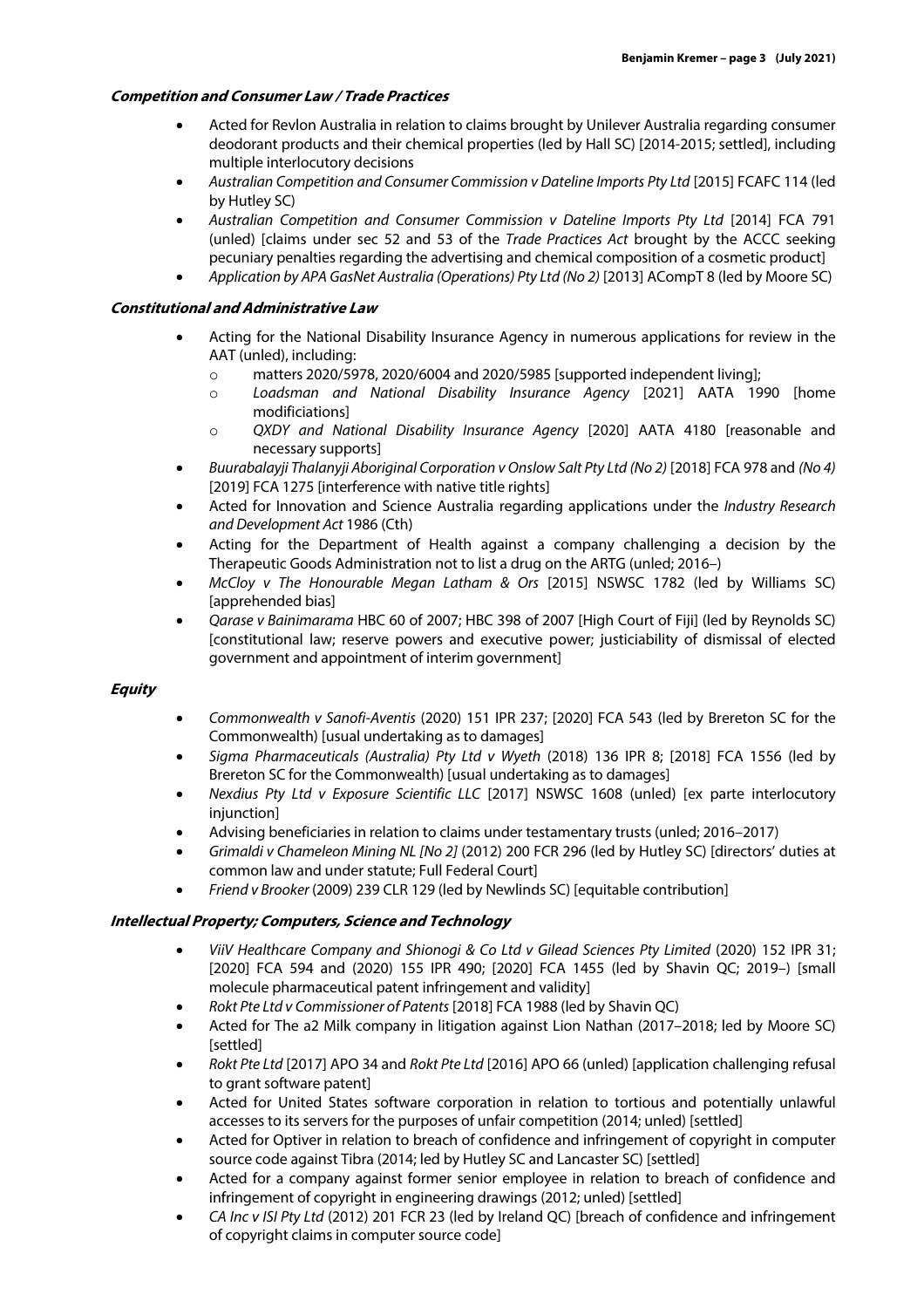#### **International and Domestic Arbitration**

- Approved BarADR arbitrator with NSW Bar Association
- Currently appearing in two international arbitrations listed under Building & Construction above
- Acted in international arbitration 2018-2021 listed under Building & Construction above
- Advising a listed Australian resources company in a challenge to an expert determination (unled; 2017)
- Acted for an Australian resources company against a Chinese corporation in an arbitration seated in Singapore involving Western Australian substantive law, including in relation to provisional measures (led by Hutley SC) [2013-2014; settled]
- Acted for an Australian power company against an international supplier (led by Rudge SC and Christie)

#### **Restitution**

- Acting for Qantas group companies in litigation against Perth Airport listed under Commercial Law above
- *Nu Line Construction Group Pty Ltd v Fowler* [2014] NSWCA 51 and *Nu Line Construction Group Pty Ltd v Fowler (No 2)* [2014] NSWCA 188 (led by Hale SC) [recovery of partial payments in anticipation of contract for sale of land]
- *Lumbers & Anor v W Cook Builders Pty Ltd (In Liquidation)* (2008) 232 CLR 635 (led by Reynolds SC) [restitution and quantum meruit]
- *Fitzsimons v TAB Limited* [2008] NSWSC 782 (led by Sheahan SC) [illegality; restitution; administrative law]

#### **Previous Experience**

- 2001-2006: Solicitor and Senior Associate, Freehills, Sydney.
	- Commercial Litigation Section, 2001-2003 and 2004–2006
	- Intellectual Property Section, 2003–2004
- 2000-2001: Associate to the Hon Justice Gummow AC, High Court of Australia, Sydney and Canberra.
- 1997: Organic Chemistry Research Student, Department of Chemistry, University of Sydney

#### **Education**

- 1997-2001: Doctorate of Philosophy in Law, Magdalen College, University of Oxford, thesis topic: "Illegal Transactions".
- 1995-1996: Bachelor of Laws degree with First Class Honours and the University Medal in Law, University of Sydney.
- 1991-1994: Bachelor of Science degree with First Class Honours and the University Medal in Organic Chemistry, University of Sydney.

Awarded prizes including the 1995 University of Sydney Convocation Medal for exceptional contribution to the University and academic excellence.

Winner, World 1996 Phillip C Jessup International Law Moot (Washington DC) with award for Best Oralist in the International Rounds; Winner, Australian national round 1996 Phillip C Jessup International Law Moot (Canberra).

#### **Publications**

"Equity and the Common Counts: The Development of the Action for Money Had and Received", *Equity and Law: Fusion and Fission* Goldberg, Smith and Turner (Cambridge University Press, 2019)

"Equity and monetary remedies for patent infringement: The development of the account of profits" (2018) 12 *Journal of Equity* 168